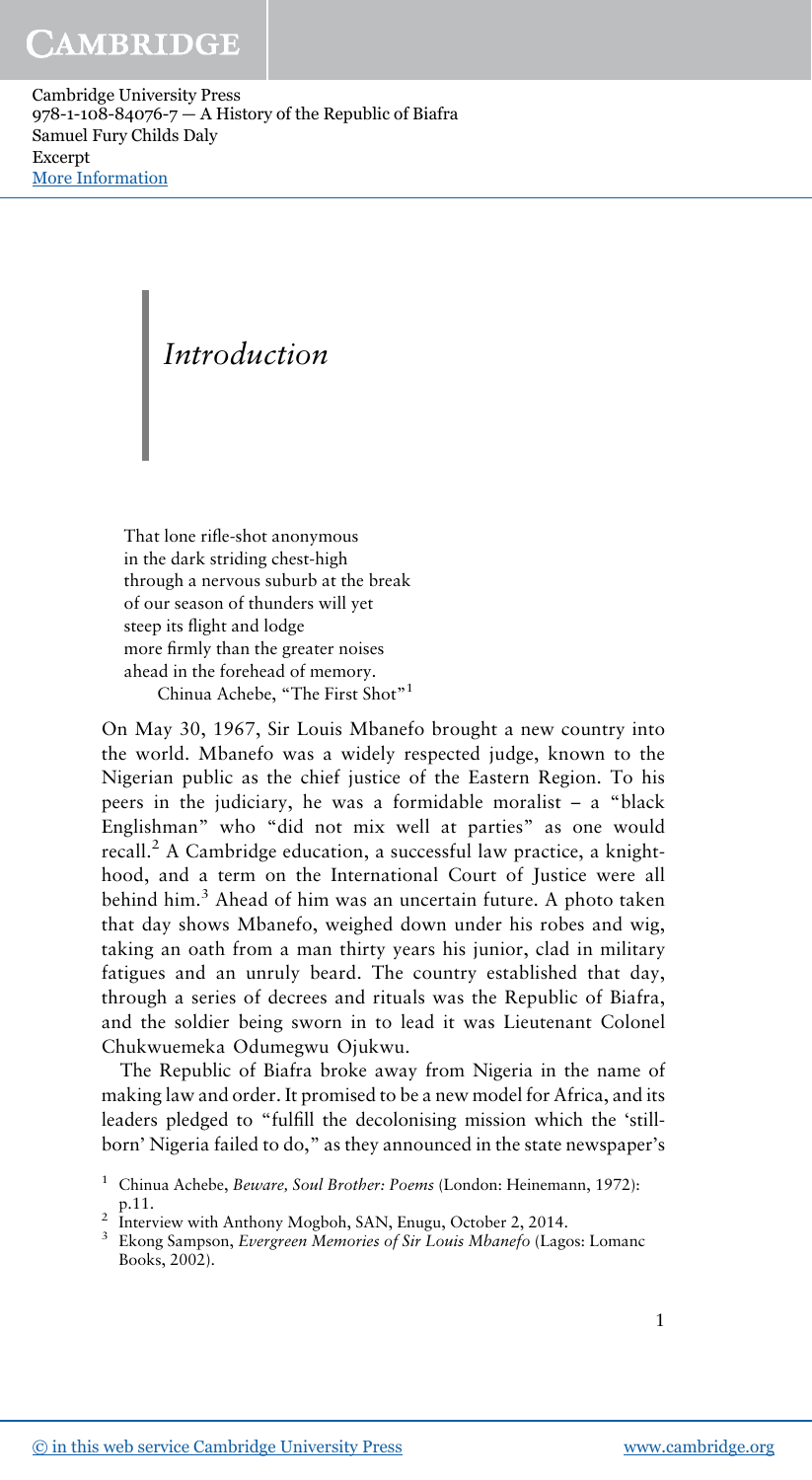Cambridge University Press  $978-1-108-84076-7$  – A History of the Republic of Biafra Samuel Fury Childs Daly Excerpt [More Information](www.cambridge.org/9781108840767)

2 Introduction

first issue.<sup>4</sup> Biafra's government would be moderate and modern, guided by humanism and the gospel of prosperity. Yet, in the war of secession that followed, it came to look very different from the country its founders envisioned. As chief justice of the Biafran Court of Appeal, Mbanefo had a prime position to watch things fall apart. Presiding over cases in the dwindling territory that the Biafran Army controlled, he heard accounts of violence that surpassed what he thought people were capable of. Mbanefo came to believe that everyone was lying to him, even his fellow judges. He presided over the expansion of martial law, which went against all his moral instincts, and he came to fear privately that the new country he had thrown in his lot with was actually a "bandit state."<sup>5</sup>

Matters that had seemed black and white before the Nigerian Civil War – the difference between state and private forms of violence, certainties about who engaged in crime and why, even the larger question of what constituted truth in the legal context – all became gray. A constant state of siege, compounded by the desperation of hunger, made violence and deception boom along the front. The survival tactics that people employed to endure the war's hardships were often illegal, which compelled courts to reevaluate the ethics of crime. This reckoning took place as the battle raged just outside the courtroom door. To tell the story of how warfare sowed the seeds of crime, this book mines a new source: a scattered, endangered collection of legal records from the Republic of Biafra and postwar Nigeria. Oral histories, memoirs, and other archives fill in where the legal record trails off. In aggregate, these sources reveal how Biafrans and their government adapted to the war and the humanitarian emergency that accompanied it. Court cases describe the actions that people took to survive in arresting detail, and they reveal how the boundary between crime and the "legitimate" violence of war eroded. Actions that were usually permitted became illegal – ordinary forms of commerce became war profiteering, for example; and actions that were unambiguously prohibited – like acts of killing – became abstruse in wartime. The categories of crime that thrived in Biafra included armed robbery, forgery, and fraud. Not coincidentally, these would become Nigeria's most persistent

<sup>4</sup> Biafra Spotlight, June 1, 1967, p. 2.

<sup>5</sup> Godwin Alaoma Onyegbula, The Memoirs of the Nigerian-Biafran Bureaucrat: An Account of Life in Biafra and Within Nigeria (Ibadan: Spectrum, 2005): p.147.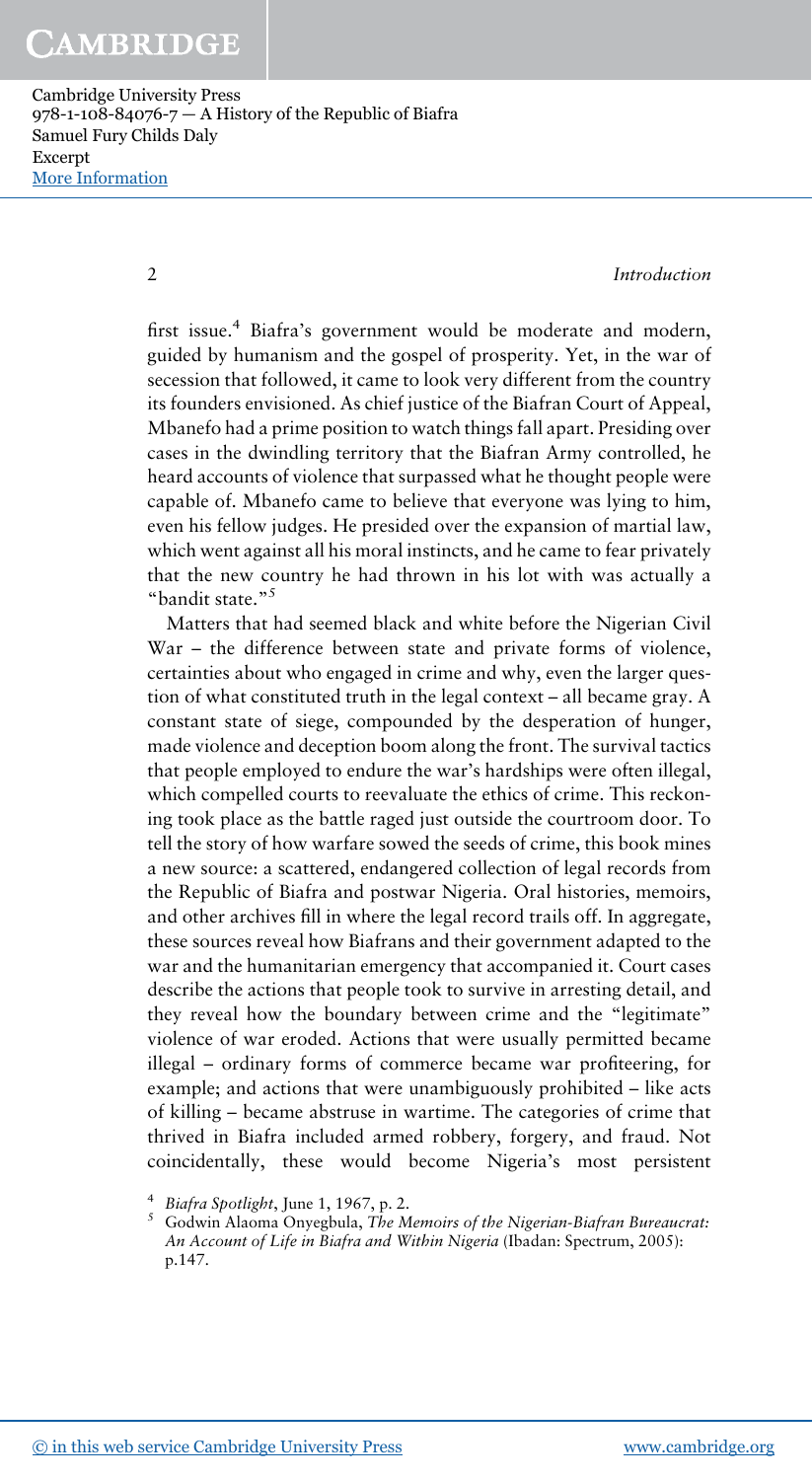Cambridge University Press  $978-1-108-84076-7$  – A History of the Republic of Biafra Samuel Fury Childs Daly Excerpt [More Information](www.cambridge.org/9781108840767)

#### Introduction 3

criminological problems in the late twentieth century. Violence and deception were connected in Biafra, and they became even more tightly interwoven after the war ended.<sup>6</sup>

The lasting image of the Nigerian Civil War is famously a starving child, not a judge presiding over a well-ordered courtroom. It may come as a surprise that tattered, starving Biafra had a legal system at all. A memoirist admitted how uncanny it seemed to find a divorce hearing in session on the front, or to see "a convict being led away while the enemy plane whine[d] overhead."<sup>7</sup> Biafra's courts, however, were in session through even the most brutal periods of the fighting, and its legal system was at the center of its political culture. Administrative tasks usually associated with other organs of state – like providing social services, divvying up humanitarian aid, and articulating a national ethos – became the responsibility of courts. In this setting, law became more than a mechanism for resolving disputes or dispensing justice in the abstract. It was what made Biafra work.

Biafra worked – far more than it seemed to the outside world – but this is not to say that it worked smoothly. The fighting constantly interrupted legal proceedings, and what "justice" meant in the bedlam of wartime life was not a settled matter. Air raids chipped away at the law's physical infrastructure, and the lack of personnel gummed up the appeals process. When the Ministry of Justice tried to conduct an audit of the law reports that had been saved from destruction in 1968, the State Counsel in Awka wrote to the solicitor general to say that "there is no single Law Book in this office."<sup>8</sup> Judges and lawyers cited

 $6$  What to call the war is contentious. I use the name Biafra without the quotation marks or lowercase letters sometimes used to mark its status as an unrecognized state. This is neither an endorsement that the Republic of Biafra was a "real" state nor a suggestion that it somehow was not. Similarly, I use the terms Nigerian Civil War, Biafra War, and Nigeria-Biafra War interchangeably. Those who see Biafra as a rebel movement – one that never actually broke Nigeria apart – tend to use the first term, while those who see Biafra as a state that once existed tend to use one of the latter. The conflict described herein was a civil war in that it transpired within the boundaries of an established state – Nigeria – but it is worth noting from the outset that describing something as a "civil war" does not explain much about it. On the application of the term, see David Armitage, Civil Wars: A History in Ideas (New York: Alfred A. Knopf, 2017): pp. 232–239.

 $7$  Ekong Sampson, The Path of Justice Chike Idigbe (Lagos: Distinct Universal Limited, 1999): p. 71.

<sup>8</sup> Nigerian National Archives, Enugu [hereafter NNAE] MINJUST 25/1/1, "List of Law Books at Awka," January 26, 1968.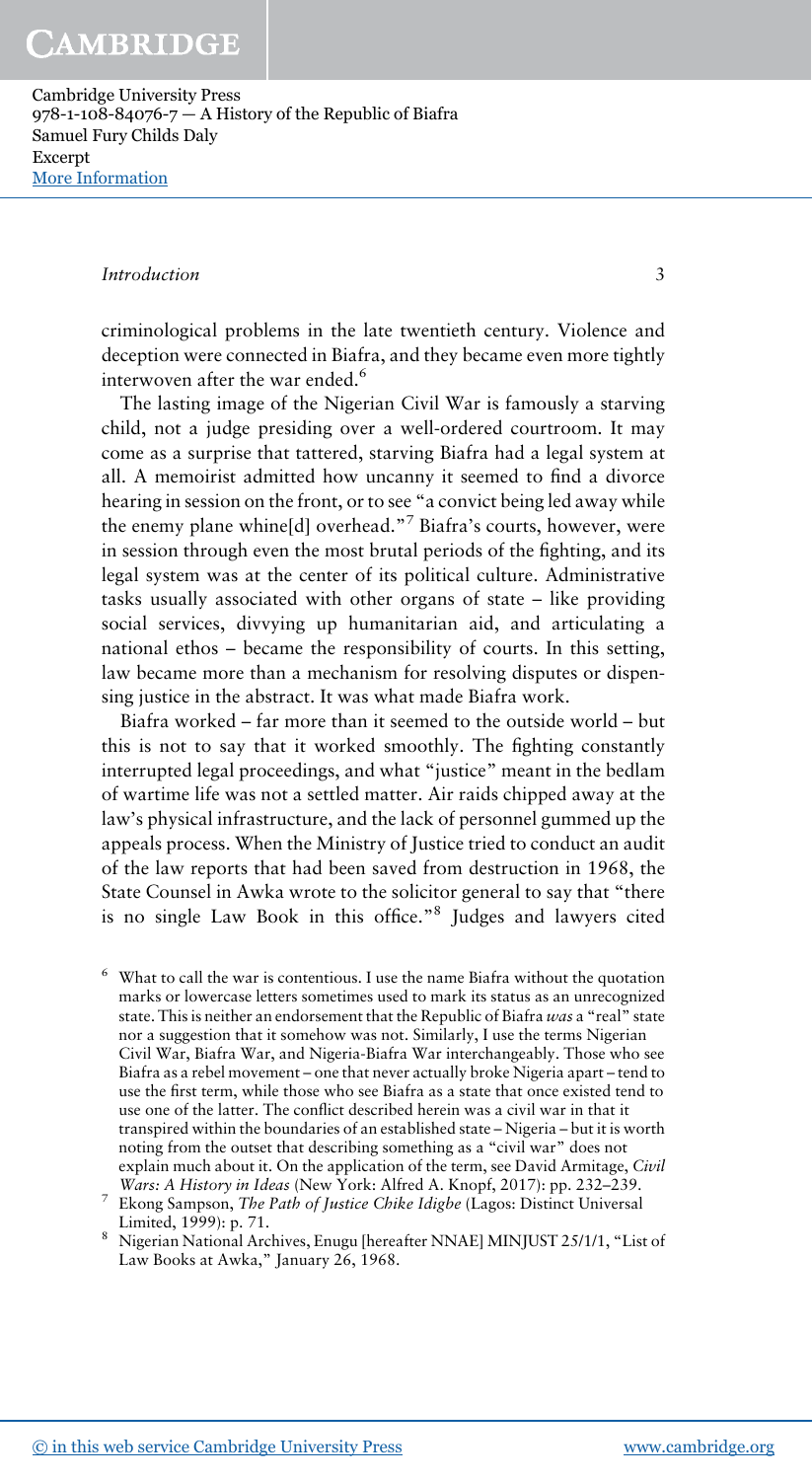Cambridge University Press  $978-1-108-84076-7$  – A History of the Republic of Biafra Samuel Fury Childs Daly Excerpt [More Information](www.cambridge.org/9781108840767)

4 Introduction

precedent from memory, and they often got the details wrong. Trials were held in the bombed-out shells of schools and government buildings or outdoors under the shade of trees. Proceedings were recorded by hand, and summonses went out on official stationery with "Nigeria" crossed out and hastily replaced with "Biafra." When the blockade exhausted these reserves, scrap paper was used. It is jarring to read testimony of wartime violence and despair written on the back of a prewar love letter, as was one criminal case. The materiality of an archive can sometimes say as much as the words recorded in it.<sup>9</sup>

Crime became so engrained in Nigeria's reputation that it can be difficult to remember that it was not always there. For decades, accounts of planes being held up at gunpoint as they taxied into Murtala Muhammed Airport vied with elaborate kidnappings and embezzlement schemes measured in billions of dollars for what would be the most outrageous crime to come out of Africa's largest country.<sup>10</sup> Although crime – defined here narrowly as the violation of established laws and normative orders – can be found in all periods of Nigerian history (and in the polities that made up Nigeria avant la lettre), I argue that the period when crime defined whole areas of Nigerian life began during the war. It ended even more recently; crime today is no longer the crisis it once was, even though it might not seem like it from tabloid reportage and Nollywood films. The forms of criminal violence, deception, and corruption associated with Nigeria

- <sup>9</sup> One of postcolonial historiography's most important methodological innovations has been to show how processes of decay and ruination make meaning – both affective and empirical. Nancy Rose Hunt, "History as Form, With Simmel in Tow," History and Theory no. 56 (2018): pp. 126–144; Ann Laura Stoler, ed., Imperial Debris: On Ruins and Ruination (Durham, NC: Duke University Press, 2013); Luise White, "Hodgepodge Historiography: Documents, Itineraries, and the Absence of Archives," History in Africa vol. 42 (2015): pp. 309–318. Archives and their deterioration have captured the artistic imagination as well, such as in the work of the painters George Afedzi Hughes and Njideka Akunyili Crosby.
- <sup>10</sup> Until 2001, one could find a reminder of how the outside world saw Nigeria at any international airport in the United States. Signs were posted warning that the Federal Aviation Administration did not advise travel to Lagos because the safety of the airport could not be guaranteed – a warning that was not even made for war zones. On the airport robberies, see "Criminal Acts Against Civil Aviation," Report by the U.S. Department of Transportation, Federal Aviation Administration, Office of Civil Aviation Security, 1992. Teju Cole paints a stark picture of the Lagos airport in Every Day is for the Thief (Lagos: Cassava Republic, 2007): pp. 14–16.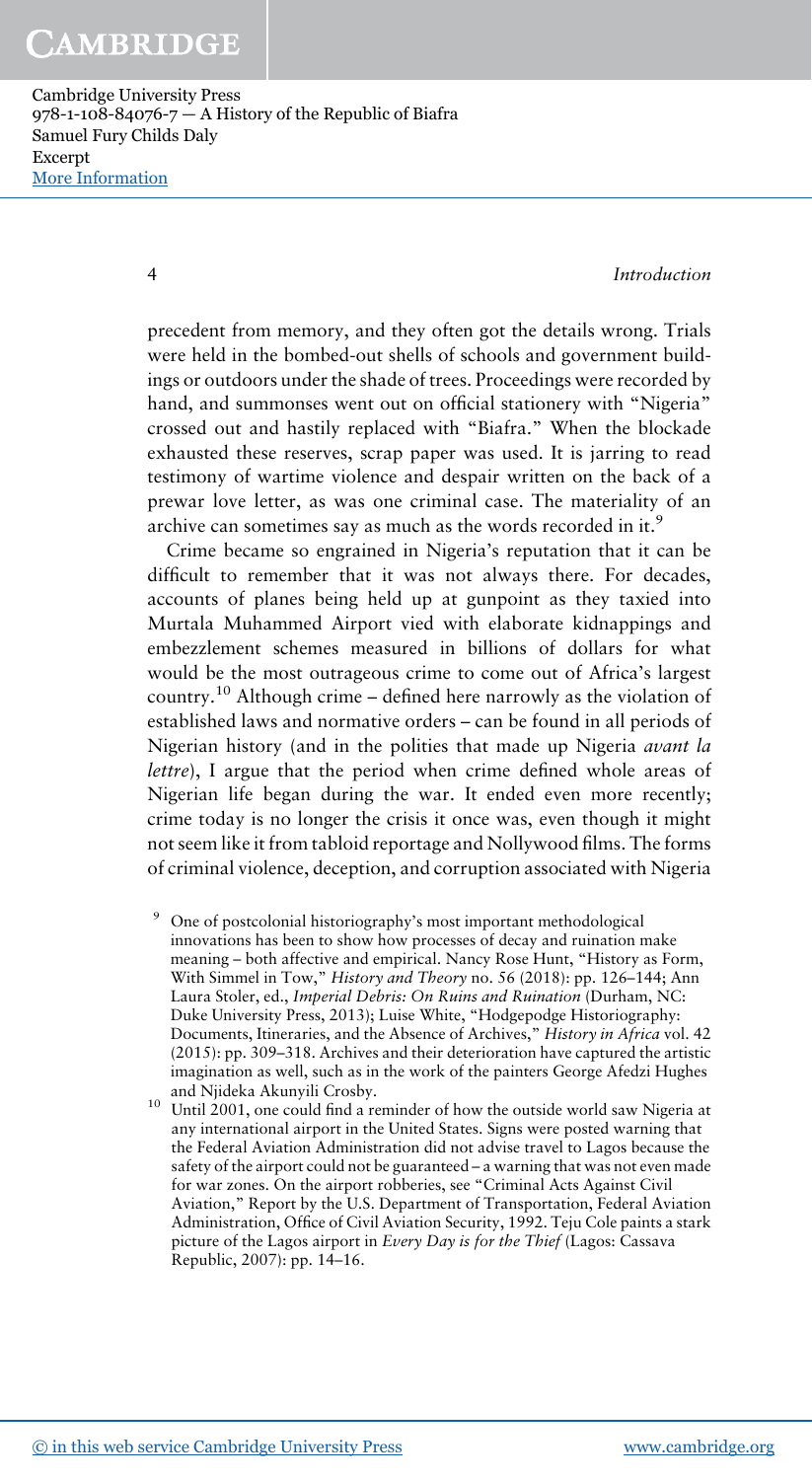Cambridge University Press  $978-1-108-84076-7$  – A History of the Republic of Biafra Samuel Fury Childs Daly Excerpt [More Information](www.cambridge.org/9781108840767)

#### Introduction 5

in the late twentieth century became embedded in public life during and after the civil war – temporally speaking, in the middle distance between colonialism and the democratic present. Crime did not begin in 1967, and the elements of Nigeria's peculiar criminological condition were already in place during colonial administration (and perhaps before).<sup>11</sup> Yet it took a major crisis to catalyze a reaction between those elements. The Nigerian Civil War would be the spark that started a long blaze.

Nigeria's reputation for crime was destructive and exaggerated, but it was not spun out of thin air. Crime was a stubborn social and political problem, and the questions of what caused it, how it operated, and how it might be suppressed animated Nigerian public life for many years.<sup>12</sup> The Nigerian Civil War and the forms of misconduct that it

 $11$  On the relationship between colonial rule and the African present generally, see Frederick Cooper, Colonialism in Question: Theory, Knowledge, History (Berkeley: University of California Press, 2005); Bonny Ibhawoh, Human Rights in Africa (Cambridge: Cambridge University Press, 2018); Richard Reid, "Past and Presentism: The 'Precolonial' and the Foreshortening of African History," Journal of African History vol. 52, no. 2 (2011): pp. 135–155.

 $12$  The large historical and ethnographic literature on Nigerian crime, often oriented by the idea of "corruption," includes Andrew Apter, The Pan-African Nation: Oil and the Spectacle of Culture in Nigeria (Chicago: University of Chicago Press, 2005); Moses Ochonu, Colonial Meltdown: Northern Nigeria in the Great Depression (Athens: Ohio University Press, 2009); Daniel Jordan Smith, A Culture of Corruption: Everyday Deception and Popular Discontent in Nigeria (Princeton: Princeton University Press, 2008); Wale Adebanwi, Authority Stealing: Anti-Corruption War and Democratic Politics in Post-Military Nigeria (Durham, NC: Carolina Academic Press, 2012); Steven Pierce, Moral Economies of Corruption: State Formation and Political Culture in Nigeria (Durham, NC: Duke University Press, 2016); Stephen Ellis, This Present Darkness: A History of Nigerian Organised Crime (Oxford: Oxford University Press, 2016); Charles Edet, The Dangers of Political Thuggery and Rumour (self-published, 1992); and many of the contributions in Wale Adebanwi and Ebenezer Obadare, eds., Encountering the Nigerian State (Basingstoke: Palgrave, 2010). As is often the case, crime in Nigeria is most vividly described in fiction. See, for example, Seffi Atta, Swallow (Northampton: Interlink Books, 2010); Patrick Oguejiofor, Fast Track (Ibadan: Constellation Books, 2015); Leye Adenle, Easy Motion Tourist (Lagos: Cassava Republic, 2017); Adoabi Nwaubani, I Do Not Come to You By Chance (New York: Hyperion, 2009); E. C. Osondu, This House is Not For Sale (New York: HarperCollins, 2015). On crime, deceit, and "corruption" in the colonial period, see Stephanie Newell, The Forger's Tale: The Search for Odeziaku (Athens: Ohio University Press, 2006); M. G. Smith, Government in Zazzau, 1800–1950 (London: Oxford University Press, 1960); Simon Ottenberg, "Local Government and the Law in Southern Nigeria," Journal of Asian and African Studies vol. 2, no. 1 (1967): pp.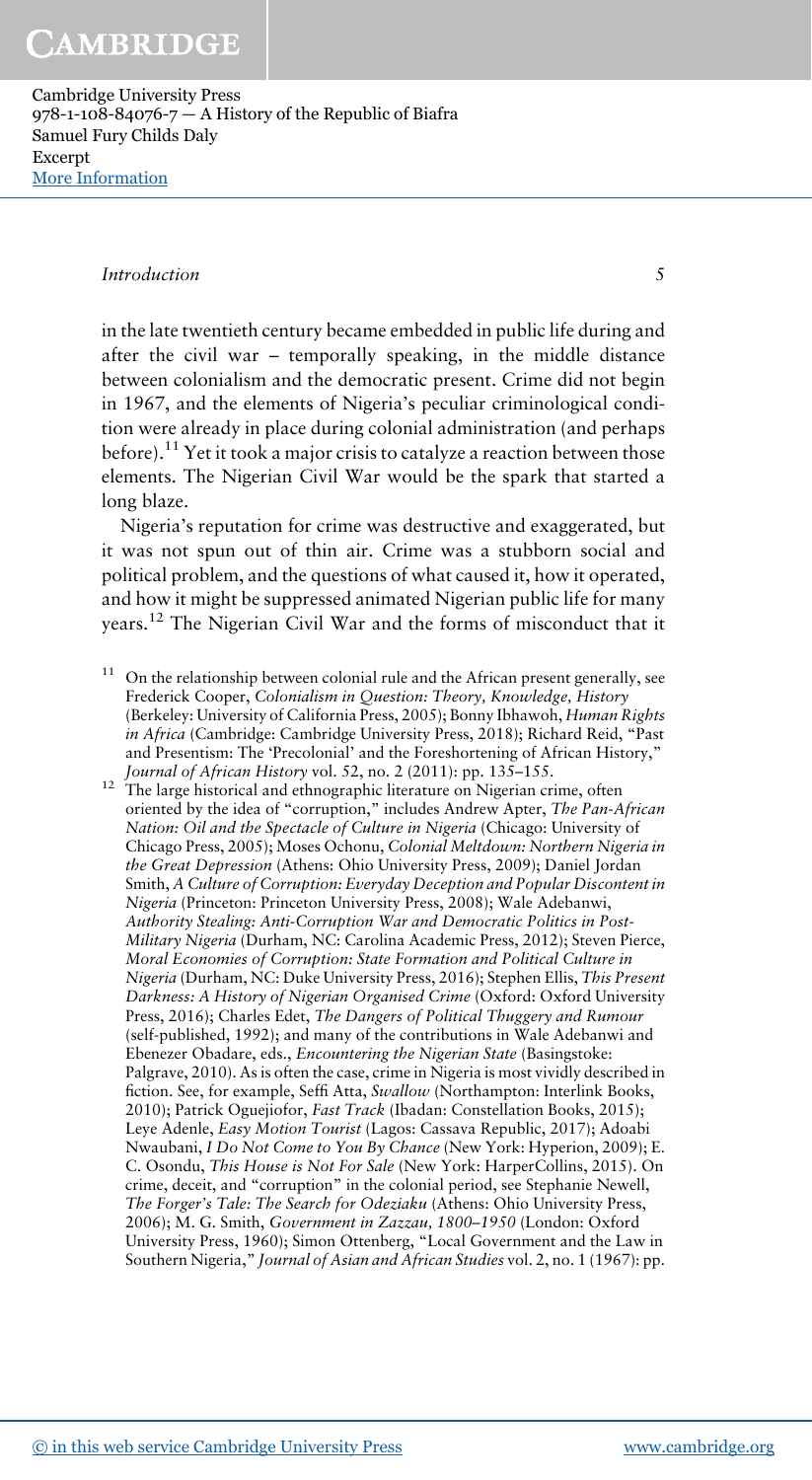Cambridge University Press  $978-1-108-84076-7$  – A History of the Republic of Biafra Samuel Fury Childs Daly Excerpt [More Information](www.cambridge.org/9781108840767)

6 Introduction

spawned are a critical part of this story. The war routinized actions that violated the law – theft and fraud most prominent among them. They became embedded in daily life, and the ethics surrounding crime changed as this happened. In the long period of military rule that followed Biafra's defeat, the crimes that had become common there thrived. Theft from the state became unofficially tolerated as judges and policemen threw up their hands or in some cases joined in. Battle had blurred legal and ethical lines, and they could not easily be redrawn when the fighting ended. Legal records show how the problem of crime in postwar Nigeria was a continuation of wartime circumstances – not a wave that surged out of nowhere.

Biafra's history is short, and, like Nigeria's reputation for crime, its origins lie in the relatively recent past. Most accounts interpret secession in May 1967 as a response to the events immediately preceding it – a series of pogroms against members of the Igbo ethnic group the year before and the string of coups and assassinations that brought down Nigeria's First Republic.<sup>13</sup> Biafra's population was predominantly Igbo, but it was not a straightforwardly ethnic project. It did not emerge out of grievances stretching back for generations, nor was it the reflection of an old identity, however much its propagandists tried to present it as such. There was no clear historical precedent for an Igbo state. There was even less of one for a country that governed the many communities of eastern Nigeria under one flag, as Biafra tried to. $^{14}$  To be sure, there were deeper structural reasons for the war's outbreak, despite the foreshortened way that most people understood it. The danger that permeated Biafran life was deeply felt, but it was historically shallow. This gives credence to Achille Mbembe's claim that "for many people caught in the vortex of colonialism and what comes after, the main indexes of time are the contingent, the ephemeral, the fugitive, and the fortuitous - radical uncertainty and social volatility."<sup>15</sup> Biafra

<sup>26</sup>–43. For a synthesis touching on many forms of government malpractice, see Max Siollun, Oil, Politics, and Violence: Nigeria's Military Coup Culture 1966– 1976 (New York: Algora Publishing, 2009), and Soldiers of Fortune: A History of Nigeria (1983–1993) (Lagos: Cassava Republic, 2014).

<sup>&</sup>lt;sup>13</sup> Nigeria attained independence from the United Kingdom in 1960 and became a republic in 1963.

<sup>14</sup> Except, of course, for the Federal Republic of Nigeria itself.

<sup>15</sup> Achille Mbembe, "Africa in Theory," in Brian Goldstone and Juan Obarrio, eds., African Futures: Essays on Crisis, Emergence, and Possibility (Chicago: University of Chicago Press, 2016): p. 222.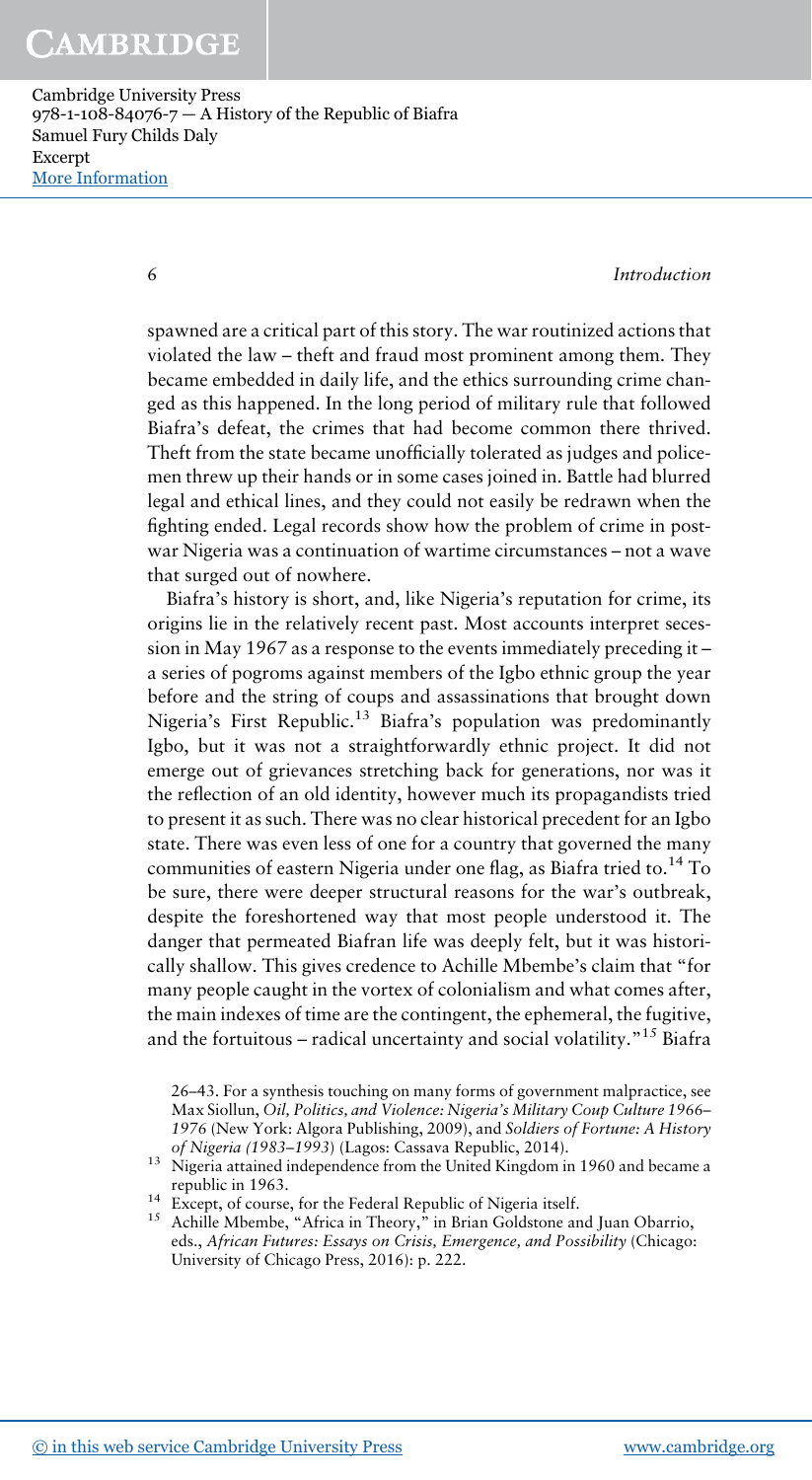Cambridge University Press  $978-1-108-84076-7$  – A History of the Republic of Biafra Samuel Fury Childs Daly Excerpt [More Information](www.cambridge.org/9781108840767)

#### Introduction 7

provides a social-historical picture of how people lived in this "vortex," and how it shaped their decisions.

The way Biafra worked was improvisational, unpredictable, and ideologically agnostic. Like the Rhodesia of Luise White's description, Biafra "made up its governmentality as it went along."<sup>16</sup> Its leadership was famously indifferent when it came to Cold War allegiances. As Ojukwu reputedly said at a trying moment of the war, "I would take help from anybody. I would take help from the devil himself in order to survive."<sup>17</sup> The Biafran state, including its judiciary, was a fly-by-night operation, and the fact that Biafran courts remained open did not mean that they dispensed "justice" as most people defined it. In the later stages of the war, the core of the state's purpose was whittled down to maintaining order, which it evermore failed to do. Biafra was a disorderly example of a "law and order" state, but it is an instructive one for the era of military rule in Africa, when order and discipline became political watchwords across the continent.<sup>18</sup> Biafra would shape Nigeria's politics long after 1970, both for what it taught the country's leaders and for how the public remembered it.

Historians have said very little about Biafra's inner life. This is partially a problem of sources, but it is also because a consensus emerged that Biafra had never quite been a real place. "You either believe that Biafra existed or you don't," Ojukwu later stated matterof-factly. "In my vision, Biafra did exist, it was a state."<sup>19</sup> Few people were so confident. As one prominent lawyer recalled, Biafra's state institutions "never had a moment of peace in which they could fashion a separate identity," and even those who were deeply committed to the

<sup>17</sup> School of Oriental and African Studies [hereafter SOAS] Nigerian Civil War Collections MS 321463 Box 14, "Report of the visit to Biafra and San Tome by T. McNally," November 7–16, 1968.

<sup>18</sup> I use the terms "order" and "disorder" here as they were used in Nigeria and Biafra itself; they are native categories to the history of Nigeria in this period. In the writings of judges, journalists, and others, "order" invokes the idea of a society organized and bound by legal institutions and their various agencies of enforcement. "Disorder," conversely, was associated with a high incidence of violent crime, chaos in the political system, and corruption. Neither term had much coherence, but both were rhetorically powerful.

<sup>&</sup>lt;sup>16</sup> Luise White, Unpopular Sovereignty: Rhodesian Independence and African Decolonization (Chicago: University of Chicago Press, 2015): p. 17.

<sup>19</sup> "Chief Chukwuemeka Odumegwu-Ojukwu," in H. B. Momoh, ed., The Nigerian Civil War, 1967–1970: History and Reminiscences (Ibadan: Sam Bookman, 2000): p. 763.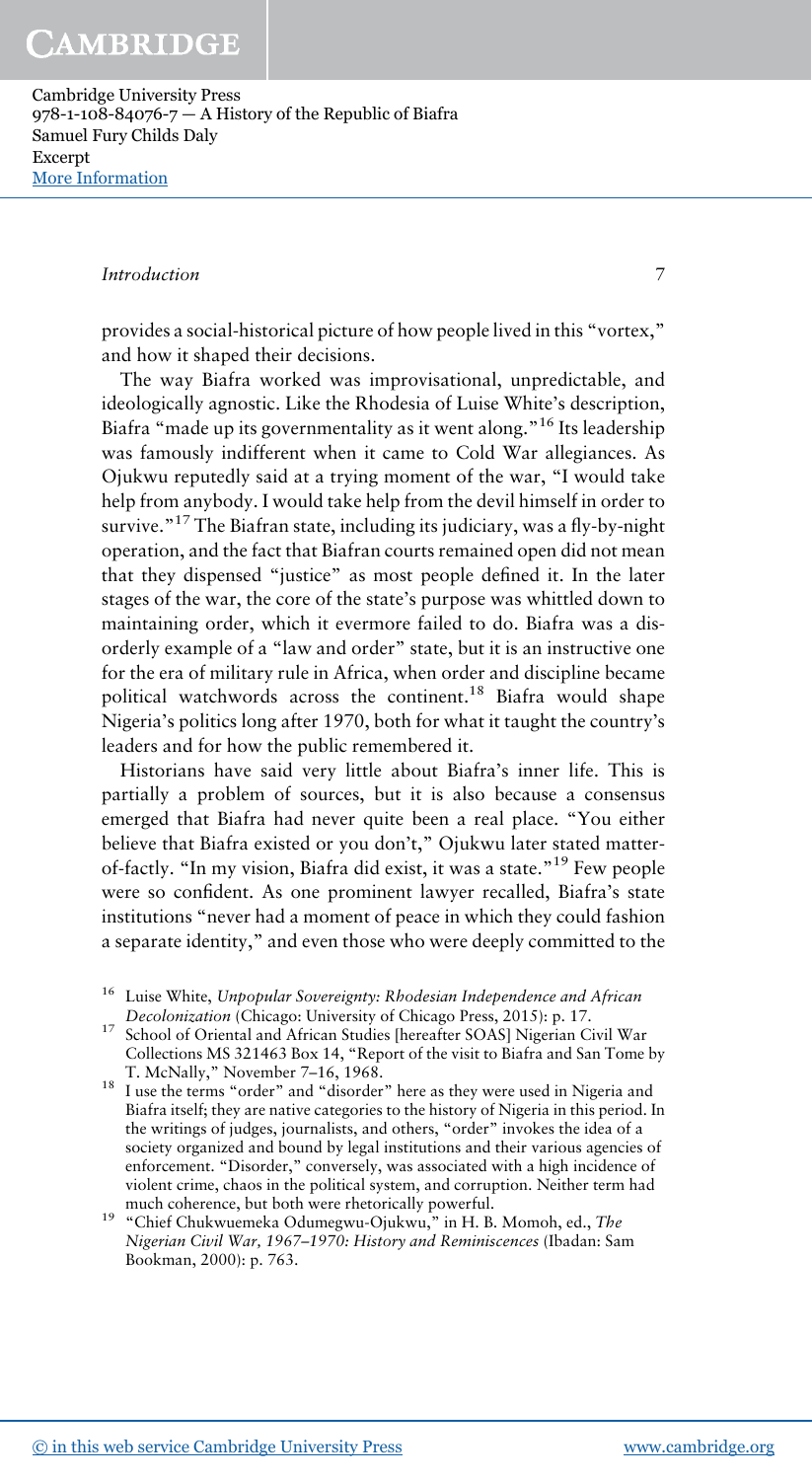Cambridge University Press  $978-1-108-84076-7$  – A History of the Republic of Biafra Samuel Fury Childs Daly Excerpt [More Information](www.cambridge.org/9781108840767)

8 Introduction

Biafran cause often felt like their government was a façade or a mimicry of what a state should look like.<sup>20</sup> Biafra's adversaries constantly reminded the outside world that it was not a "real" country. Biafra never received the diplomatic recognition that would make it sovereign in the eyes of other states, and Nigerian propaganda consistently (and poetically) referred to it as "Ojukwu's Dream Empire." They were right that there was something dreamlike about Biafra. Even in its own records Biafra comes across as fleeting; sometimes the state could interpellate its citizens and provide structure to daily life, but at other moments it wholly failed to do so. The Biafran experiment lasted less than three years, but the fact that Biafra's state institutions (including its courts) were ephemeral did not mean that they had no force of compulsion.<sup>21</sup> The postcolonial state is not only, as Jean-François Bayart called it, a "shadow theatre" of ethnic politics masquerading as governance. Nor is it always a "relatively empty shell," outside of which real politics takes place, per Patrick Chabal and Jean-Pascal Daloz.<sup>22</sup> Even a postcolony as skeletal as Biafra had internal factions, an administrative philosophy, and a political culture, all of which are visible in the remains of its legal record. If this chaotic place

<sup>20</sup> Interview with Jerome H. C. Okolo, SAN, Enugu, September 17, 2014.

- $^{21}\,$  Whether Biafra can be considered to have been sovereign is a related question. It fails some tests, including that of broad international recognition by other sovereign states, but passes others, like the acceptance of its currency, stamps, official documents, and other trappings of state. See Douglas Howland and Luise White, "Introduction: Sovereignty and the Study of States," The State of Sovereignty: Territories, Laws, Populations (Bloomington: Indiana University Press, 2008); Charles Piot, Nostalgia for the Future: West Africa After the Cold War (Chicago: University of Chicago Press, 2010); Nathaniel Berman, "Sovereignty in Abeyance: Self-Determination and International Law," Wisconsin International Law Journal vol. 7 (1988); Martti Koskenniemi, The Gentle Civilizer of Nations: The Rise and Fall of International Law, 1870–1960 (Cambridge: Cambridge University Press, 2002); Brenda Chalfin, Neoliberal Frontiers: An Ethnography of Sovereignty in West Africa (Chicago: University of Chicago Press, 2010).
- <sup>22</sup> Jean-François Bayart, The State in Africa: The Politics of the Belly (Cambridge: Cambridge University Press, 2009): p. 41; Patrick Chabal and Jean-Pascal Daloz, Africa Works: Disorder as Political Instrument (Oxford: Oxford University Press, 1999): p. 95. On theorizations of postcolonial states in general, see also Jean Comaroff and John Comaroff, eds., Law and Disorder in the Postcolony (Chicago: University of Chicago Press, 2006); Achille Mbembe, "The Banality of Power and the Aesthetics of Vulgarity in the Postcolony," Public Culture vol. 4, no. 2 (1992): pp.1–30. See also Didier Fassin, ed., At the Heart of the State: The Moral World of Institutions (London: Pluto Press, 2015).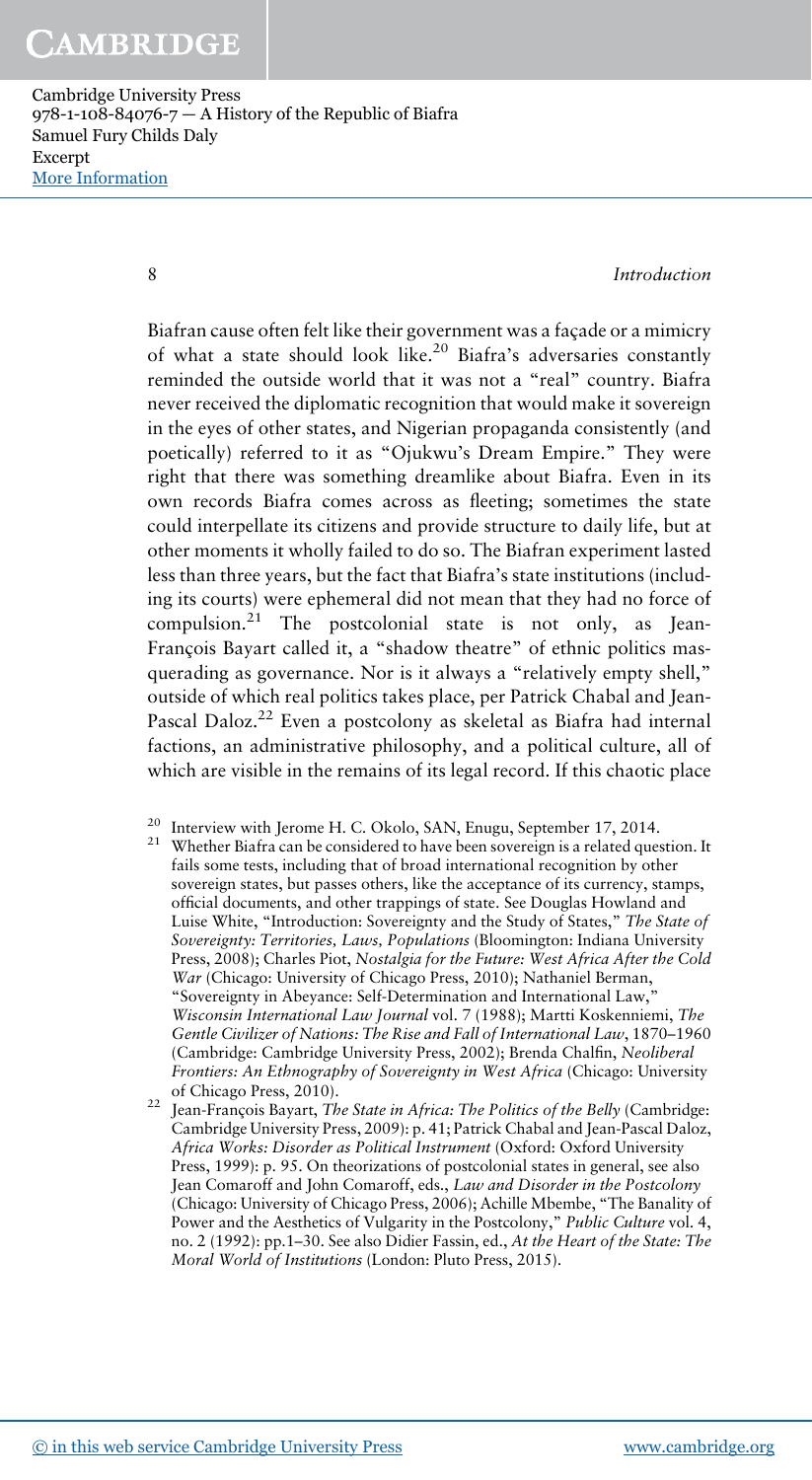#### The Argument 9

can have a meaningful, distinct form of governmentality, it stands to reason that other African nation-states – including ones much more tangible and lasting – would as well.<sup>23</sup> Biafra was a passing and unusual example of the nation-state form, but the forces that emerged there were not unique to it. Broader conclusions about the relationship between crime, warfare, and governance can be drawn from its brief, bloody history.

#### The Argument

Certain behaviors that are permitted – even encouraged – during wartime become crime once the war is over. Along the Biafran war front, people regularly used forgery, robbery, and extortion as tools to survive in impossible circumstances. After the war, as one prominent lawyer told me, those who had lived through it "did not forget how to forge a document, or how to use a gun."<sup>24</sup> In the heat of battle, a soldier might legitimately requisition property from civilians, but if he "appropriates" a car or a bag of grain after the fighting has ended, most courts would consider that action to be theft. Similarly, the cloak-and-dagger intrigue that takes place in any conflict – spying, espionage – looks more like fraud once the fog of war has lifted. The difference between survivalism and crime becomes murky. "Only the vision of the jurist," wrote Jean-François Bayart of Zaire, where people lived "mysteriously" through similarly hard times, "imposes a difference between these categories, labelling one criminal and another not."<sup>25</sup> Biafra's history offers a larger lesson for the study of war and society: when a war ends but the *habits* of the war do not, the situation that results is often something like a crime wave. The persistence of a "martial spirit" in times of peace has serious implications not only for

 $23$  The idea that the African nation-state has no ideology reaches its apogee in works on Nigeria, many of which posit that categories like "left" and "right" mean little in national politics. A valiant counterargument is made in Adam Mayer, Naija Marxisms: Revolutionary Thought in Nigeria (London: Pluto Press, 2016).

<sup>&</sup>lt;sup>24</sup> Interview with Kola Babalola, SAN, Port Harcourt, March 5, 2015.

<sup>&</sup>lt;sup>25</sup> Jean-François Bayart, "The 'Social Capital' of the Felonious State, or the Ruses of Political Intelligence," in Jean-François Bayart, Stephen Ellis, and Béatrice Hibou, eds., The Criminalization of the State in Africa (Oxford: James Currey, 1999): pp. 38–39.